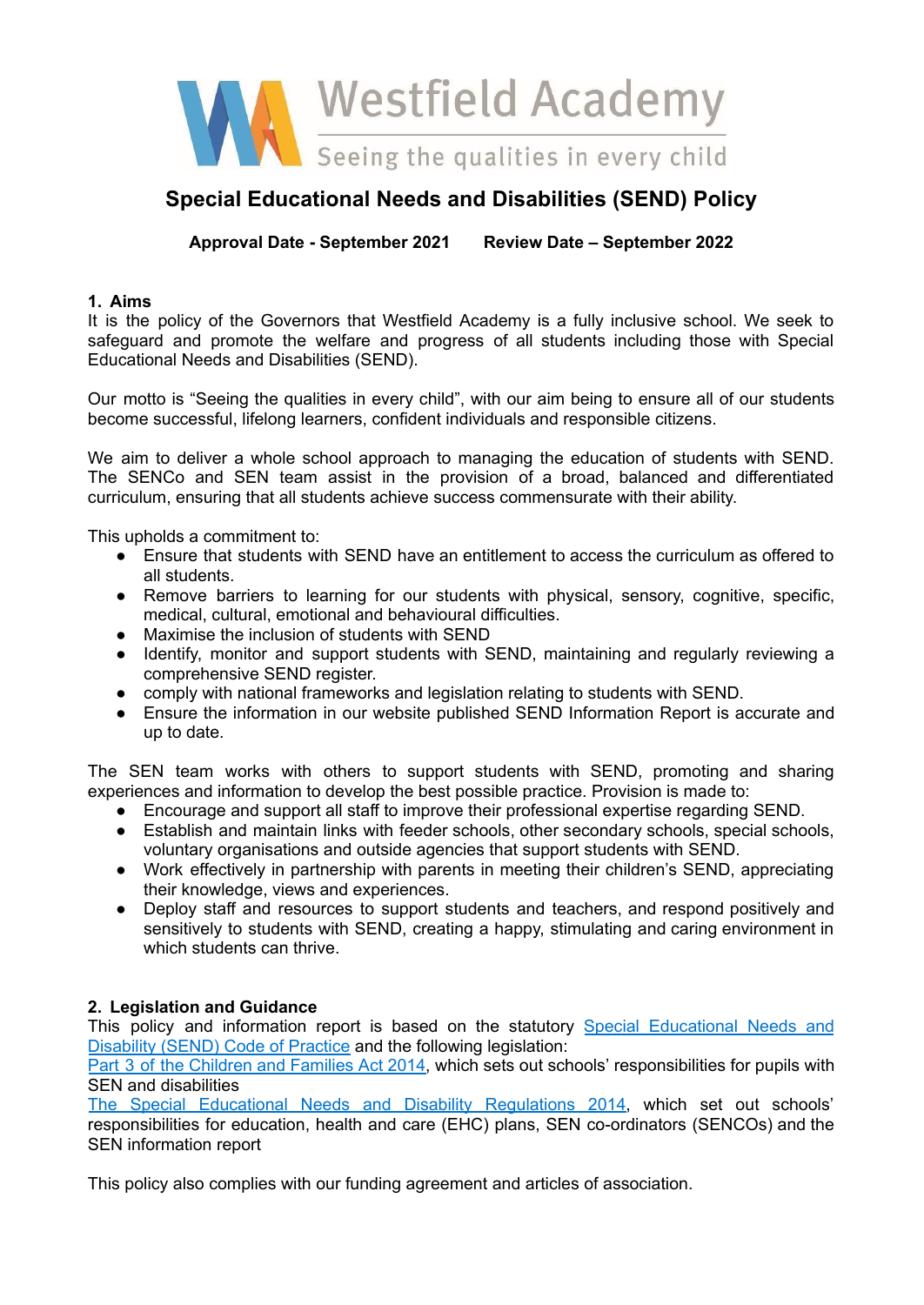# **3. Definitions**

A student has SEND if they have a learning difficulty or disability which calls for special educational provision to be made for them.

They have a learning difficulty or disability if they have:

- a significantly greater difficulty in learning than the majority of the others of the same age, or
- a disability which prevents or hinders them from making use of facilities of a kind generally provided for others of the same age in mainstream schools

Special educational provision is educational or training provision that is additional to, or different from, that made generally for other children or young people of the same age by mainstream schools.

# **4. Roles and responsibilities**

### **4.1 The SENCO**

Name and contact details:

- The SENCO is: Mrs Julie Strange.
- Contact details: 01935 423747; julie.strang[e@westfieldacademy.co.uk](mailto:office@westfieldacademy.co.uk)
- Julie Strange is a member of the Senior Leadership Team (SLT)
- National Award for SEN (NASENCo) status: Julie Strange qualified in September 2017
- Persons responsible for day-to-day management of SEN: Miss Pebble Francis and Mrs Shelley Burton. Contact details: 01935 423747, [office@westfieldacademy.co.uk](mailto:office@westfieldacademy.co.uk)

The SENCo will:

- Work with the headteacher and SEN governor to determine the strategic development of the SEN policy and provision in the school
- Have day-to-day responsibility for the operation of this SEN policy and the co-ordination of specific provision made to support individual pupils with SEN, including those who have EHC plans
- Provide professional guidance to colleagues and work with staff, parents, and other agencies to ensure that pupils with SEN receive appropriate support and high-quality teaching
- Advise on the graduated approach to providing SEN support
- Advise on the deployment of the school's delegated budget and other resources to meet students' needs effectively
- Be the point of contact for external agencies, especially the local authority and its support services
- Liaise with potential next providers of education to ensure that the school meets its responsibilities under the Equality Act 2010 with regard to reasonable adjustments and access arrangements
- Ensure the school keeps the records of all students with SEN up to date

#### **Some of the above tasks may be delegated.**

#### **4.2 The SEN governor**

The SEN governor will:

- Help to raise awareness of SEN issues at governing board meetings
- Monitor the quality and effectiveness of SEN and disability provision within the school and update the governing board on this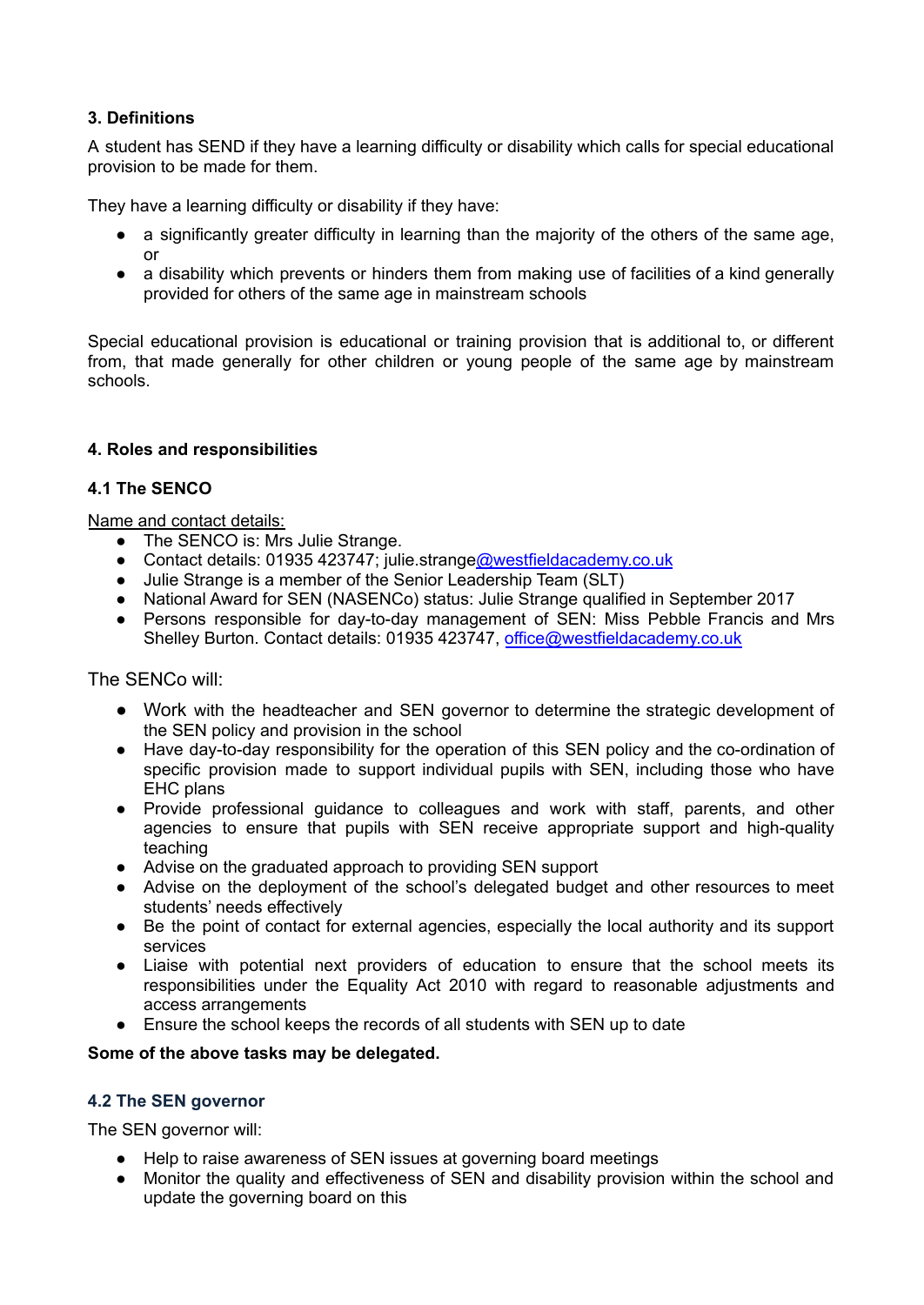● Work with the headteacher and SENCO to determine the strategic development of the SEN policy and provision in the school

# **4.3 The headteacher**

The headteacher will:

- Work with the SENCO and SEN governor to determine the strategic development of the SEN policy and provision within the school
- Have overall responsibility for the provision and progress of learners with SEN and/or a disability

### **4.4 Subject teachers**

Each subject teacher is responsible for:

- The progress and development of every student in their class
- Working closely with any teaching assistants or specialist staff to plan and assess the impact of support and interventions and how they can be linked to classroom teaching
- Working with subject leaders and/or SEN staff to review each pupil's progress and development and decide on any changes to provision
- Ensuring they follow this SEN policy

# **5. Identification of SEN**

### **5.1 The kinds of SEN that are provided for**

Our school currently provides additional and/or different provision for a range of needs, including:

- Communication and interaction, for example, autistic spectrum disorder (ASD), Asperger's Syndrome, speech and language difficulties
- Cognition and learning, for example, dyslexia, dyspraxia
- Social, emotional and mental health difficulties, for example, attention deficit hyperactivity disorder (ADHD)
- Sensory and/or physical needs, for example, visual impairments, hearing impairments, processing difficulties.

# **5.2 Identifying pupils with SEN and assessing their needs**

There are other needs, which are not SEN but which may impact on student progress and attainment. These include:

- Disability (the Code of Practice outlines the "reasonable adjustment " duty for all settings and schools provided under current Disability Equality legislation – these alone do not constitute SEN).
- Attendance and Punctuality
- Health and Welfare
- EAL (English as an Additional Language)
- Being in receipt of a Pupil Premium Grant
- Being a looked after child (or previously looked after)
- Being a child of a serviceman/woman

According to the SEND Code of Practice 2014 (6.15), "A pupil has SEN where their learning difficulty or disability calls for special educational provision, namely provision different from or additional to that normally available to students of the same age."

We assess each student's current skills and levels of attainment on entry, building on information from previous settings and key stages where appropriate. At the same time, we consider evidence